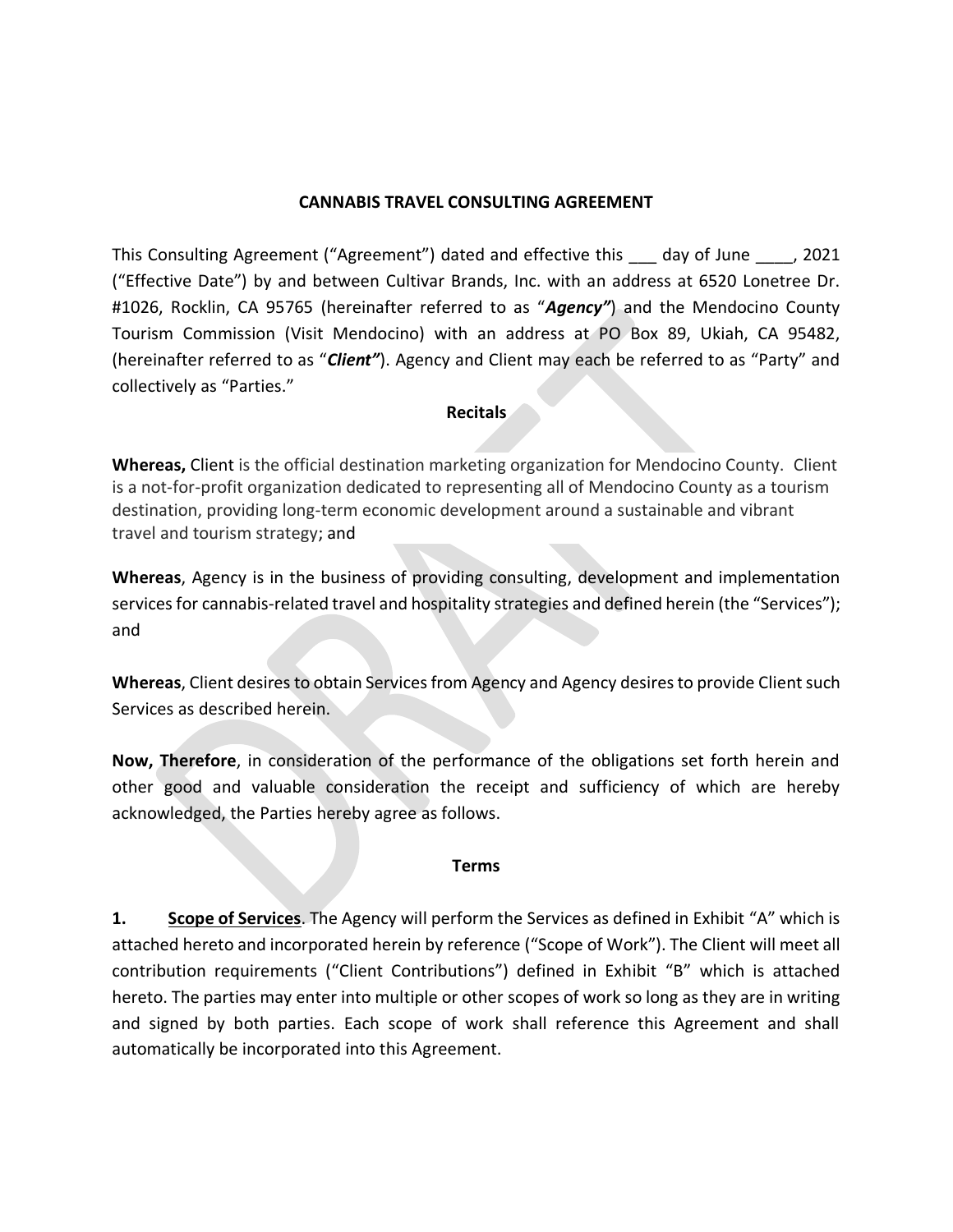**2. Manner of Performance of Services**. Agency will act as a strategic advisor for the Client focusing on cannabis-related tourism. In this capacity Agency will educate stakeholders, assess and engage cannabis-related assets in the community and create a cohesive offering that serves the cannabis-motivated traveler. Agency will seek to expand Client's reach to new markets and increase revenue streams through engaging the cannabis-motivated audience. Altogether, Agency is working with Client to develop and execute a cannabis-travel and tourism Program and marketing programs (herein referred to as *"Program").* The Program Services to be provided by Agency are further detailed in Exhibit A.

# **3. Intellectual Property Rights and Marketing Materials**.

a. The Parties agree that as between Agency and Client, Client is the sole and exclusive owner of all Intellectual Property Rights in the "Program" Products. However, the Agency may retain and use copies of such works for reference and as documentation of its experience and capabilities.

b. The Parties agree that as between Agency and Client, Agency is the sole and exclusive owner of all Intellectual Property Rights in the "Effect Pairing" methodology deployed for the curation of itineraries supporting the Program. Client is not obligated to use the Effect Pairing terminology when referring to any part of the Program, and it is further understood that Client may desire to alter the terminology to fit the needs of the destination and its stakeholders. If Client elects to use the Effect Pairing terminology, Agency will allow Client to include mention, marks and logos on a pre-approved basis, not to be unreasonably withheld.

c. Data captured through the implementation of the Program; consumer/audiences, product sales, destination visitation, room nights, economic impact, etc. will mutually owned by the Parties. Agency will only use data captured from Program to measure and evaluate the Program, to support development further strategies and as documentation of its experience and capabilities.

d. Aside from the uses permitted in this Agreement, neither party shall use the names, trademarks, service marks, copyrights, call letters, trade names or photographs of the facilities or products or services of the other party or its affiliates for any purpose, except as provided for in this Agreement, without the express prior written consent of the subject party for each proposed use, and any such use must be accompanied by the appropriate trademark, service mark, copyright or other designation required by the owner of such property. All use of the marks of the other party shall reflect a high level of quality in products and/or services. In no event shall either party utilize the other's mark in any manner that is intended to be detrimental to the goodwill and prestige associated with said marks. All uses of all marks owned by the other party shall terminate promptly upon the expiration or termination of this Agreement.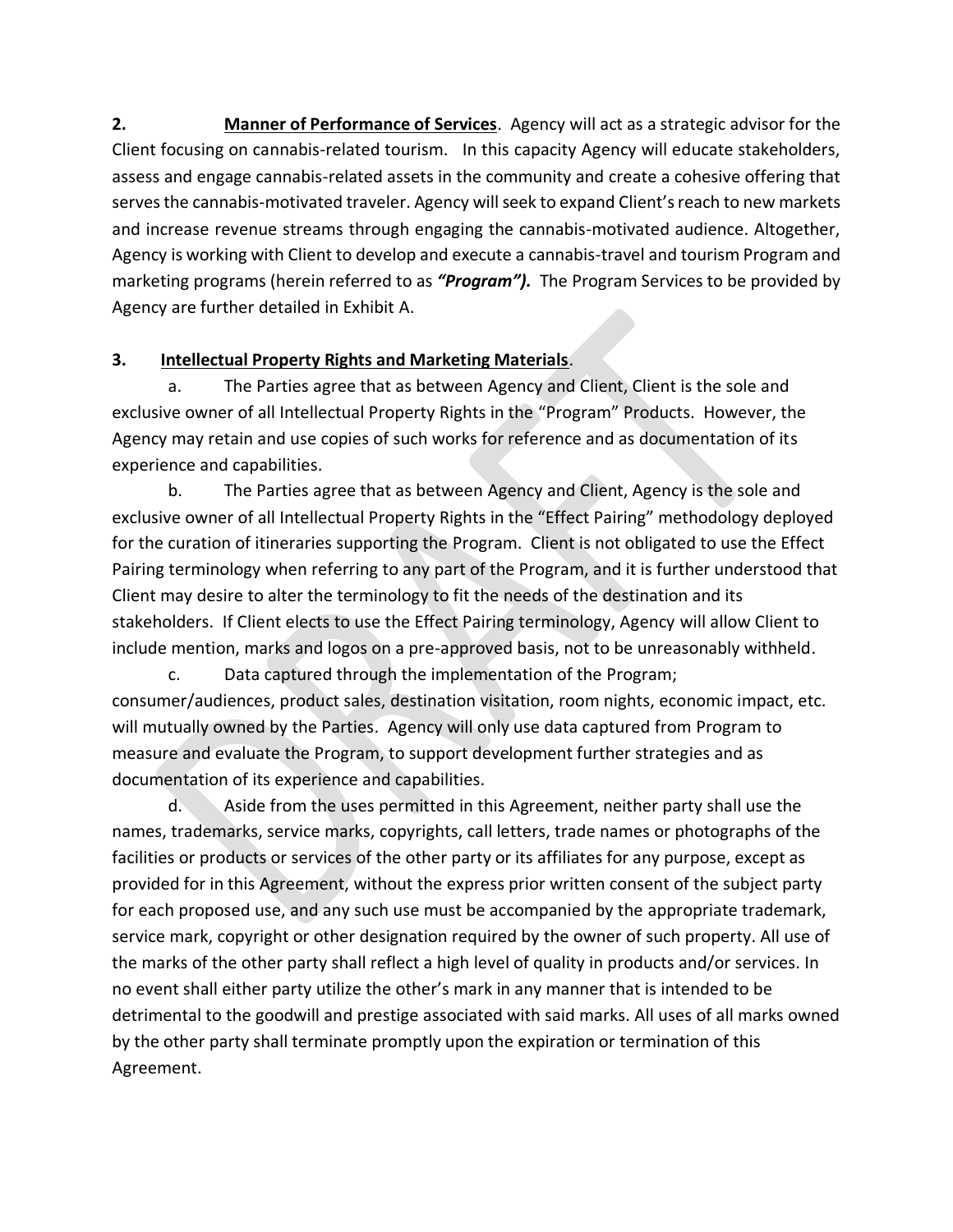e. Notwithstanding 2d. above, Agency agrees that the Program "final product" is the property of the Client. In the event of early termination or non-renewal, Client has the right to continue to implement the Program, creative, collateral and assets. On-going usage of Agency proprietary IP, marks or terminology must be approved by Agency. Approval shall not be unreasonably withheld or delayed.

**4. Exclusivity - Strategic Partnerships & Stakeholders.** The parties agree that the Program is unique to Mendocino County; its cannabis history, culture, place of "source", brands, services, dispensaries and farmers. The Program will focus exclusively on the integration, promotion and showcasing of Mendocino cannabis stakeholders.

**5. Independent Contractors.** The relationship between Agency and Client is that of independent contractors. Neither Party shall be the agent of the other for any purpose whatsoever and shall have no power or authority to make or give any promise, warranty or representation, to execute any contract or otherwise create, issue or assume any liability, obligation or commitment in the name of or on behalf of the other party, except to the extent specifically authorized in writing by the other party. Neither party hereto shall be liable to any third party for any action taken or for any failure to take any action on the part of the other party, or for any liability, obligation or commitment incurred by the other party, except to the extent specifically agreed in writing. Nothing contained in this Agreement shall be construed so as to create a partnership or joint venture between the Parties. It is further agreed, consistent with Agency's independent contractor status, that: (i) it is in the business of performing the services indicated herein and it retains the right to perform services for others during the Term of this Agreement; and (ii) Agency has the right to hire subcontractors, including, without limitation, suppliers or others to provide some or all of the services indicated in this Agreement and any applicable Scope of Services. Both parties shall maintain and be responsible for its own employees, insurances, licensees, policies and procedures applicable to its own businesses neither party is responsible in any way for the other.

**6. Confidential Information.** For purposes of this Agreement, "Confidential Information" means any information concerning either Party's trade secrets, products, planned products, or planned services, suppliers, customers, data, financial information, know how, processes, methods, knowledge, inventions, designs, ideas, marketing, promotions, discoveries, research, development, or other information relating to the Party's business activities or operations or those of its customers or suppliers. Confidential Information does not include information to the extent that the receiving Party can demonstrate: (a) was rightfully known to the receiving Party prior to the time of disclosure hereunder; (b) was independently developed by the receiving Party without any reliance on Confidential Information; (c) was part of the public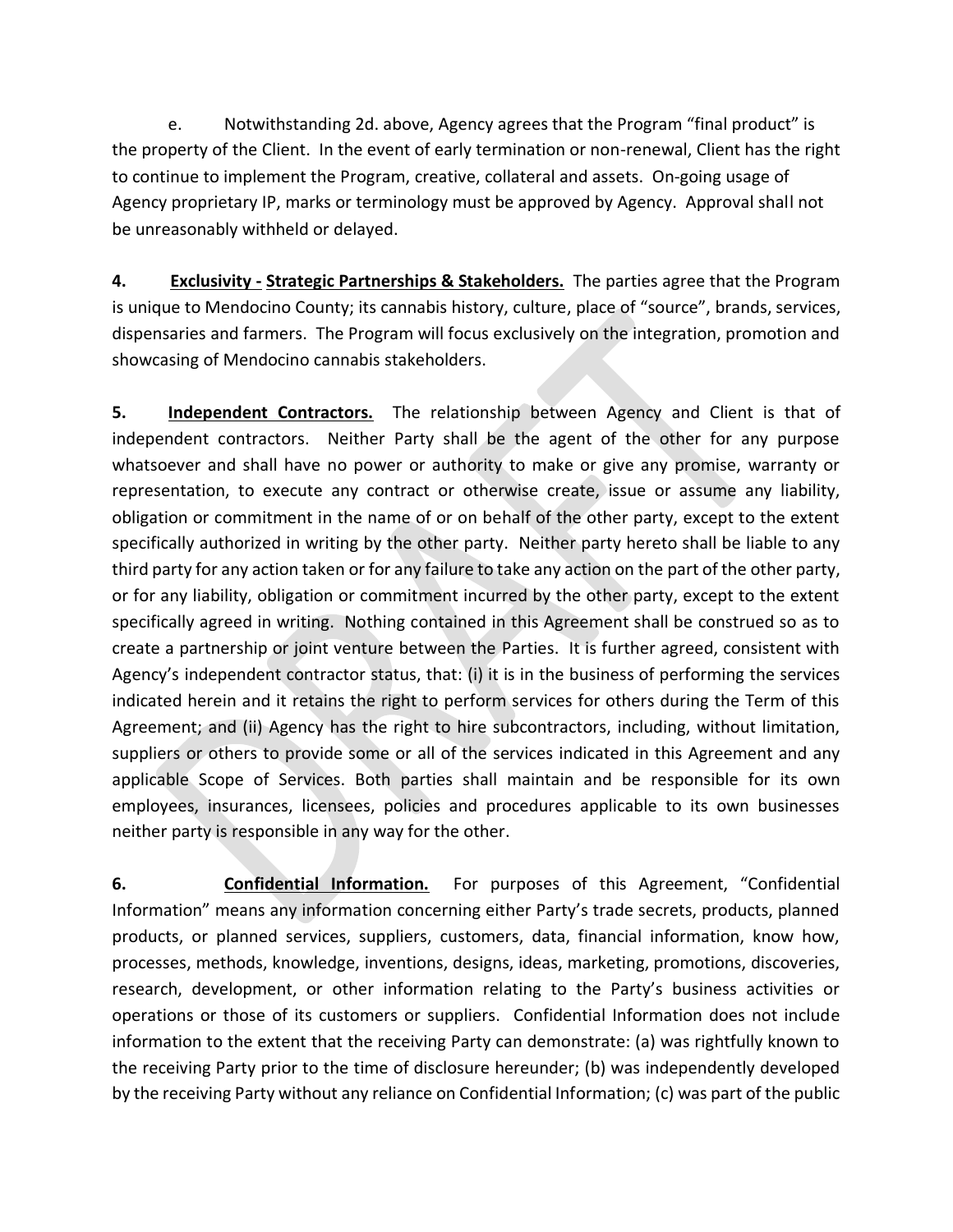domain; or (d) was lawfully obtained by the receiving Party from a third party not under an obligation of confidentiality.

**7. Non-Disclosure of Confidential Information.** Each Party will (a) keep the terms of this Agreement and the other Party's Confidential Information confidential and, except as authorized by the other Party in writing, only use, and make copies of, the other Party's Confidential Information to perform the Services or its obligations as required under this Agreement; and (b) only disclose the other Party's Confidential Information to its personnel, including its affiliates, subcontractors and agents, who have a legitimate business need to know the Confidential Information in order to perform the Party's obligations under this Agreement. Each Party will use the same means as it uses to protect its own Confidential Information, but in no event less than reasonable means, to prevent the disclosure and to protect the confidentiality of the other Party's Confidential Information. The receiving Party may disclose Confidential Information to the extent required by law or a requirement of a governmental authority if it gives the disclosing Party prior written notice of the required disclosure and coordinates with such other Party to limit the nature and scope of such required disclosure.

**8. Indemnification.** Client shall indemnify, defend and hold Agency and its respective officers, directors, employees, agents, stockholders, customers and Contacts ("Indemnitees"), harmless for, from and against any and all losses, liabilities, damages, awards and expenses, including, without limitation, reasonable attorneys' fees, expert witness fees and costs (collectively, "Losses") arising out of or resulting from any claim, action, lawsuit or proceeding brought or made, based directly or indirectly on (a) Client's breach or alleged breach of its representations, warranties or obligations under this Agreement, or (b) injuries to persons or property based on Client's Product defect, without limitation, claims of product liability, or (c) negligence or willful misconduct. Client shall indemnify, defend and hold Indemnities harmless for, from and against any and all Losses arising from any claim, action, lawsuit or proceeding brought or made that the Client's Products represented, provided sold, distributed and referenced and/or represented in this Agreement infringe or otherwise violate any Intellectual Property Rights of any third parties.

**9. Term and Termination**. The term of this Agreement will commence on the Effective Date and remain effective for a period of twelve (12) months (dates determined to be July 1, 2021 to June 30, 2022) or when Exhibit A Services are complete and expense invoices (if any) are paid ("Term"). Except as expressly provided, the Term of this Agreement shall remain in effect with respect to a current Scope of Work in place at the time of termination or expiration of this Agreement. Either party may terminate the Agreement for cause by giving the other party thirty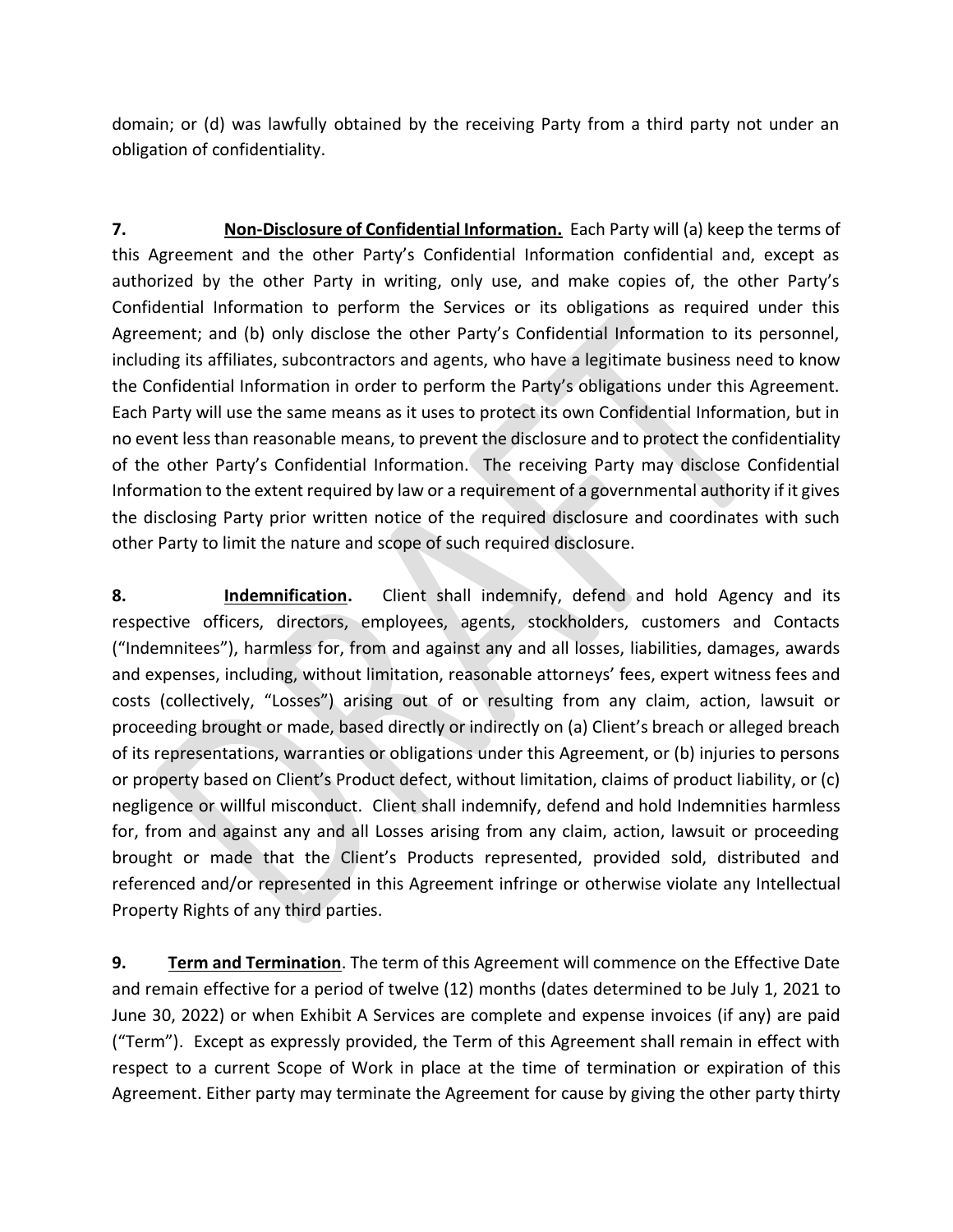(30) days' prior written notice. Either party may terminate this Agreement if the other party commits a material breach of this Agreement and such breach continues for more than thirty (30) days after written notice of such breach is given to the breaching party by the non-breaching party. Failure to pay an invoice must be cured in thirty (30) calendar days and failure to do so shall be considered a material breach.

**10. Payment of Services**. Pricing and payment for Services shall be set forth on Exhibit C and referred to as Fees for Services. Additionally, upon prior written approval by Client and within 15 days of receipt of a proper Invoice, Client shall reimburse Agency for approved expenses(including travel and administrative fees) ("Expenses") incurred by Agency while performing the Service. Agency will invoice Client for such Expenses.

The pricing for Services does not include any taxes, which may apply to the sale or use of Services, including sales, use, privilege. Client is solely responsible for payment of all such taxes, whether or not invoiced.

**11. Payment of Program Assets.** Client is responsible for the cost for the creation, fabrication and shipment of all Program assets, collateral and partner displays. Client has the right to engage in 3<sup>rd</sup>-party contractors and vendors in support of the Program and is responsible for the compensation for products or services.

**12. Renewal.** Unless terminated for cause as outlined herein, this Agreement will automatically renew for an additional Term determined to be from July 1, 2022 to June 30, 2023 under similar financial terms as the Initial Term (\$35,000 per year) plus reimbursement for preapproved expenses. The Parties may enter into a refined Scope of Services that will be mutually agreed upon and entered into this Agreement.

**13. Severability.** In the event any part of this Agreement shall be held to be invalid by any competent court or arbitration panel, this Agreement shall be interpreted as if only that part is invalid and that the Parties to this Agreement will continue to execute the rest of this Agreement to the best of their abilities unless both parties mutually consent to the dissolution of this Agreement.

**14. Representations and Warranties**. Each party hereby represents, warrants and covenants to the other that it is an entity validly existing pursuant to the laws of the state in which it is organized and has the full power and authority to carry out the terms of this Agreement. The person signing this Agreement is duly authorized to execute the same and this Agreement will be valid and binding on such party in accordance with its terms. The execution, delivery and performance of this Agreement will not violate any other agreement or instrument to which such party is a party.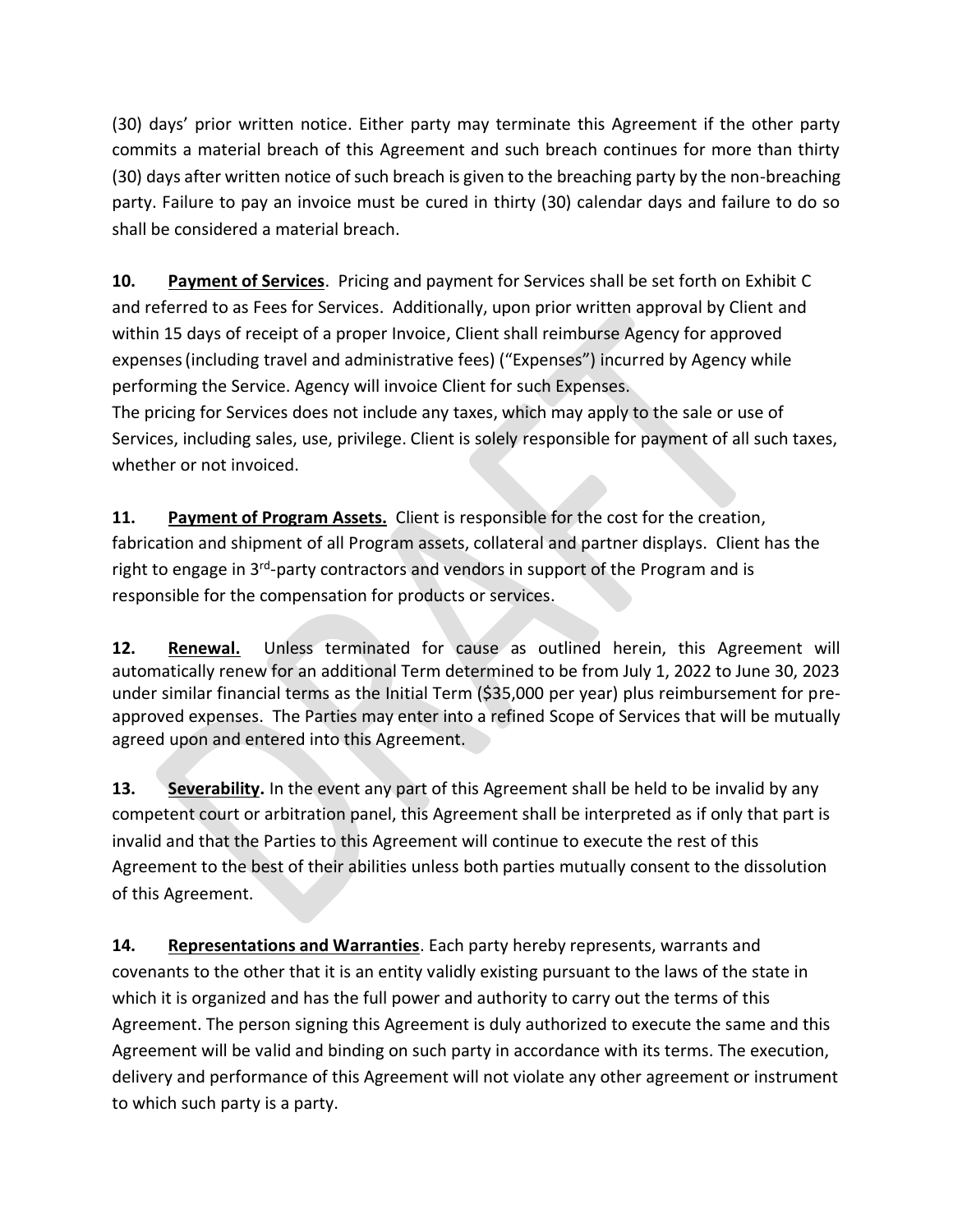**15. Governing Law.** This Agreement shall be interpreted in accordance with laws of the State of California.

**16. Entire Agreement.** This Agreement and attached schedules constitute the entire contract of the parties with respect to the matters addressed herein and no modifications of this Agreement shall be enforceable unless in writing signed by **both Parties.**

**17. Counterparts/Facsimile/pdf Signatures**. This Agreement may be executed in counterparts and shall be binding on all Parties when all have signed an original of this Agreement. For purposes of this Agreement, signatures sent by facsimile or e-mail transmission in Portable Document Format ("pdf") may be deemed original signatures and used for all purposes as though they were original.

**In witness whereof,** the Parties, being duly authorized to do so, have caused this Agreement to be executed as of the Effective Date.

**Cultivar Brands, Inc.**

| Signature:   |  |
|--------------|--|
| Name         |  |
| <b>Title</b> |  |

**Mendocino County Tourism Commission**

| Signature: |  |
|------------|--|
| Name       |  |
| Title      |  |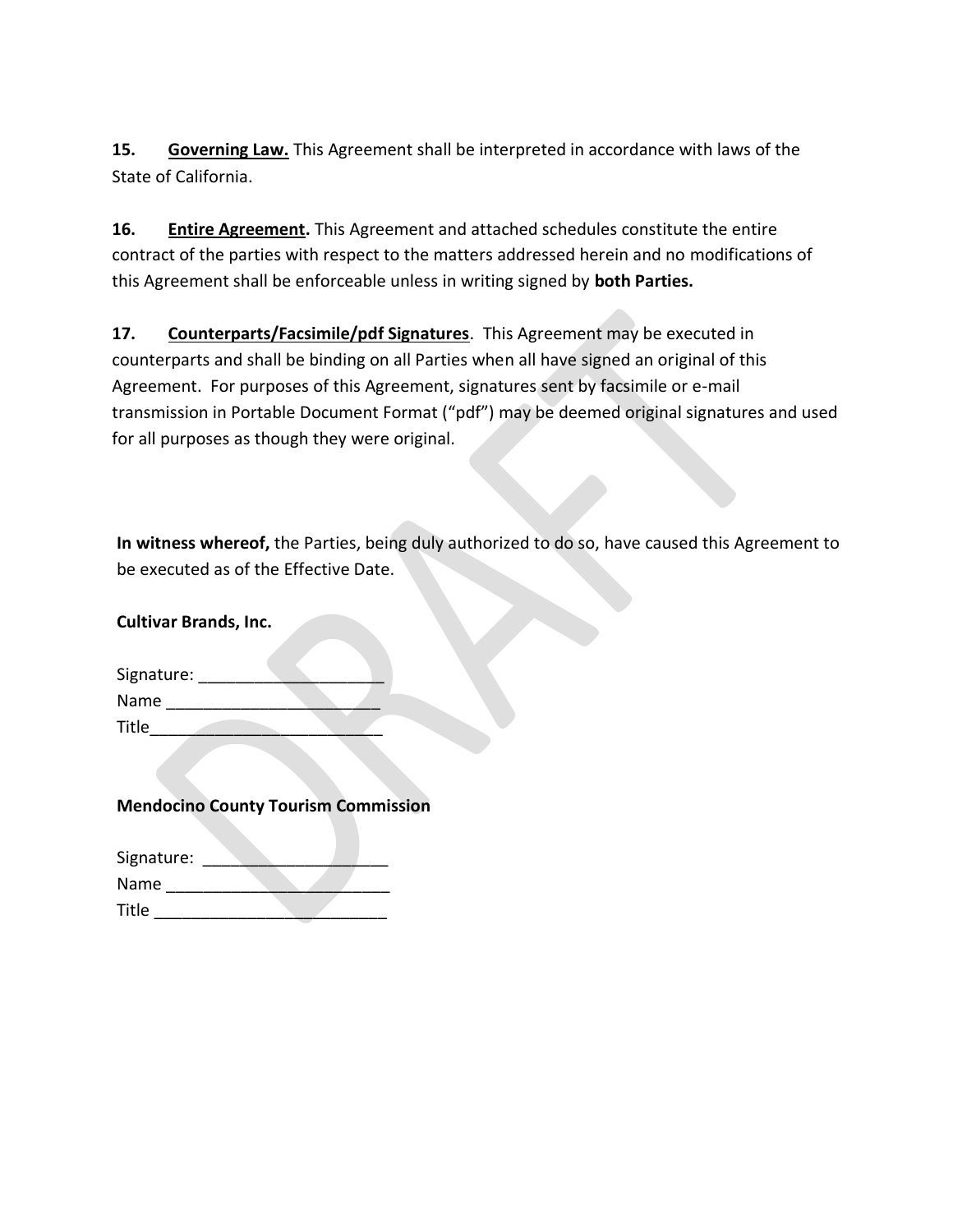# **EXHIBIT "A"**

## **SCOPE OF SERVICES**

#### **CULTIVAR STRATEGIES - GENERAL SERVICES**

- Client Information Ingestion
	- o Strategic Plan, Brand, Pillars, Data, Audience targets, programs, current Programs, Marketing Plans, Advertising, Seasonality, Events
- Project Management set-up & integration on Project Management System
- Define and Clarify Client Cannabis Travel Goals & Objectives
- Cannabis Travel Management Team Roles & Responsibilities
- Cannabis Travel Program Milestone Calendar
- Program Summary Document prepared for Client stakeholders
- Travel Ecosystem Stakeholder Development
	- o Airport
	- o Hotels, Resorts, Lodging
	- o Restaurants, Arts, Attractions
	- o Events
	- o Unique Destination Experiences

Cannabis Asset Discovery and Development

- o Cannabis Shops, Lounges, Delivery Service, Operators, Tours, Brands, Events
- o Vetted Partners, Products, Services, Activities and Experiences
- o Industry Marketing Strategies & Communications
- Site Surveys & Market Immersion On-going
- Curated Mendocino County Content
	- o "Know Before You Go" Content development and customization
	- $\circ$  "Cannabis Travel Guide" Content development and customization
		- **Experience Design**
		- **Effect Pairings**
		- **Mendocino Cannabis Top Ten**
		- **Mendocino County asset integration reinforcing current themes,** attractions, story

Client Digital Interface – preparing content for web and social integration Stakeholder Tool Kits, Tutorials, Interface, Zoom Presentations

- Cannabis Travel Marketing Plan Integrating message and assets into current Programs
- Collateral Content (as required)
- Bespoke Events Development (to be discussed, with development and execution under a separate agreement)
- On-going Program performance assessment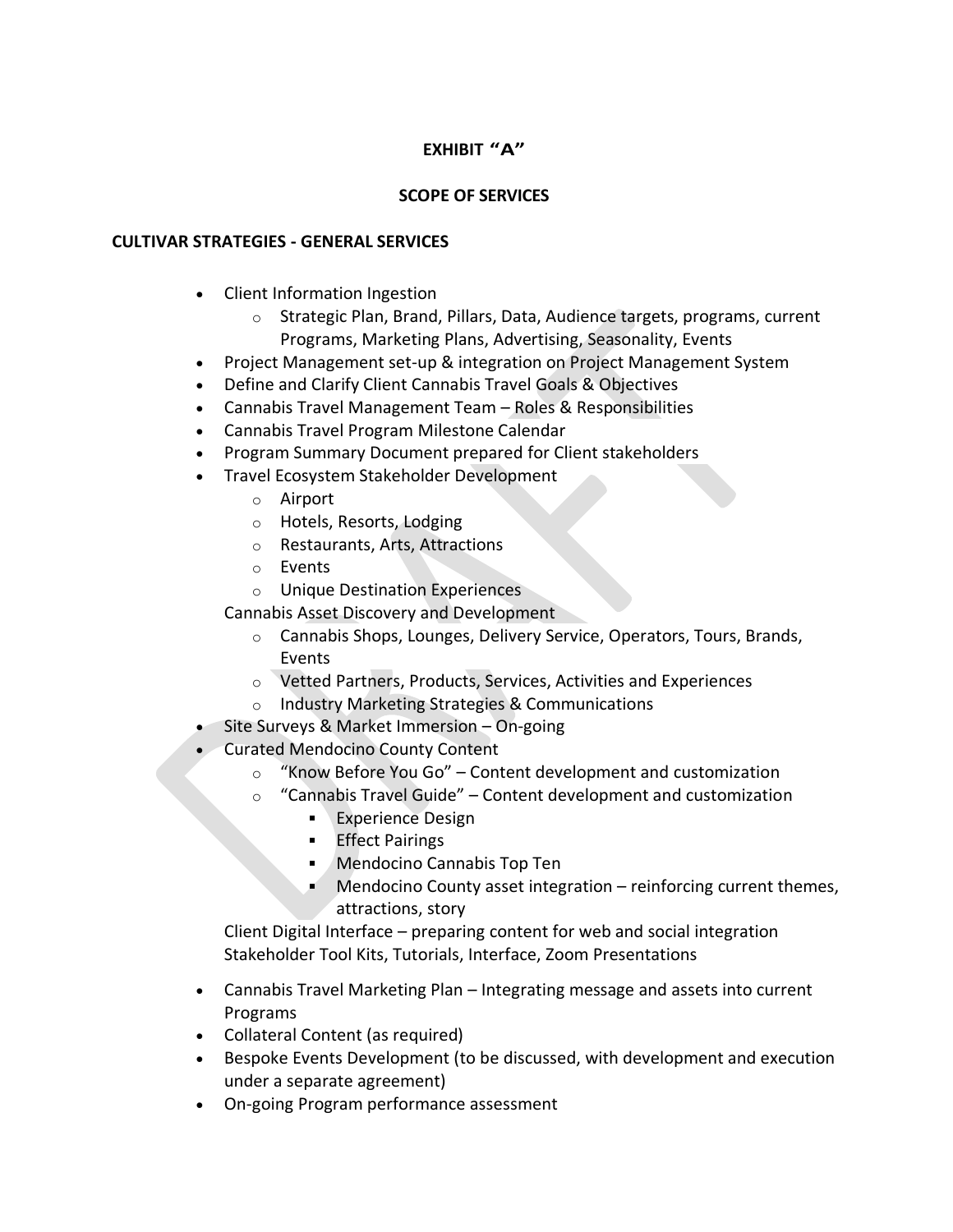# **EXHIBIT "A"**

### **SCOPE OF SERVICES**

#### **"TENTATIVE" ROLL OUT SCHEDULE**

#### **PHASE ONE: Groundwork**

July 1, 2021 – October 31, 2021

#### **Destination Onboard, Stakeholder Sessions, Destination Site Survey**

- Destination Information Ingestion including the destination brand, pillars, strategic plan, key stakeholder groups and travel audience data and insights.
- Cannabis industry-related destination research including stakeholder surveys.
- Host a series of stakeholder meetings online and in person as needed, to discuss the destination's Cannabis Travel Program.
- Identify the needs and concerns of the community and stakeholders.
- Develop cannabis-related strategies that may best serve the destination and identify local cannabis and hemp brands and businesses that are interested in participating in the Cannabis Travel Program (Program) as a Preferred Partner or merchant.

#### **PHASE TWO: Development**

November 1, 2022 – March 31, 2022

#### **Travel Guide Ecosystem Development, Toolkit Development, Distribution and Training**

- Develop and distribute Toolkits throughout the Destination.
- Conduct a virtual Toolkit Training Session. The Toolkits include a suite of cannabisrelevant hospitality assets that educate, mitigate risk and offer turnkey incremental revenue opportunities for hotels and stakeholders across the travel ecosystem.
- The Program Partner Toolkits are customized to include assets relevant to the partner as they exist and are featured in the Cannabis Travel Program.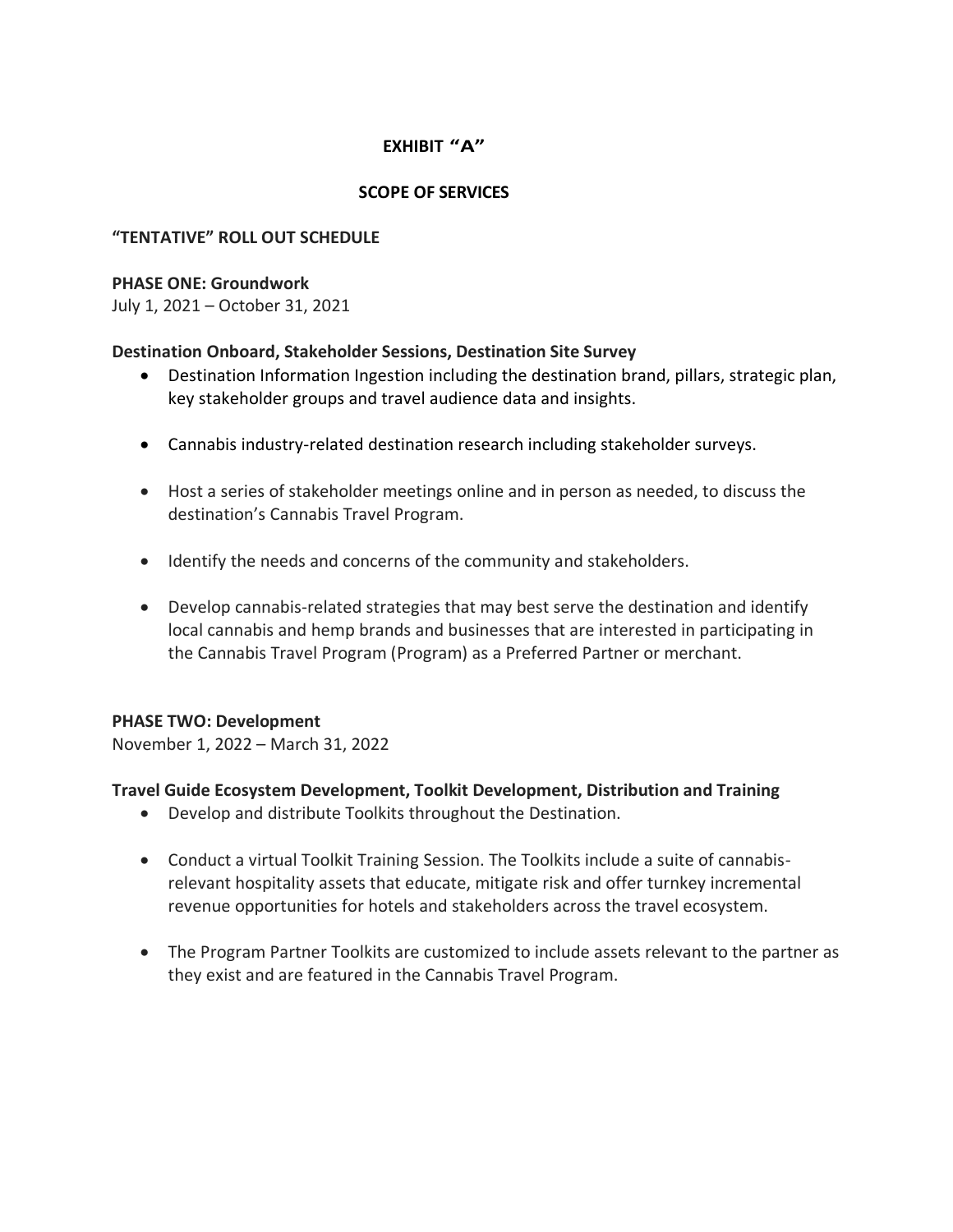# **EXHIBIT "A"**

### **SCOPE OF SERVICES**

#### **PHASE THREE: Rollout**

April 1 – June 30, 2022

#### **Cannabis Travel Guide launch and promotion**

- Curate a coordinated destination Cannabis Travel Guide with collaborative partners across the travel ecosystem including cannabis retailers, lounges, experiences and activities.
- The Cannabis Travel Guide features a suite of cannabis-themed itineraries and pairings.
- Agency will monitor and measure success as defined by Client.
- Agency will provide quarterly reporting and ongoing communication with participating stakeholders and merchants.
- The Client's Cannabis Travel Program and Guide will continue to evolve its content, participating stakeholders, messages, and continue to serve as a valuable travel platform for destination.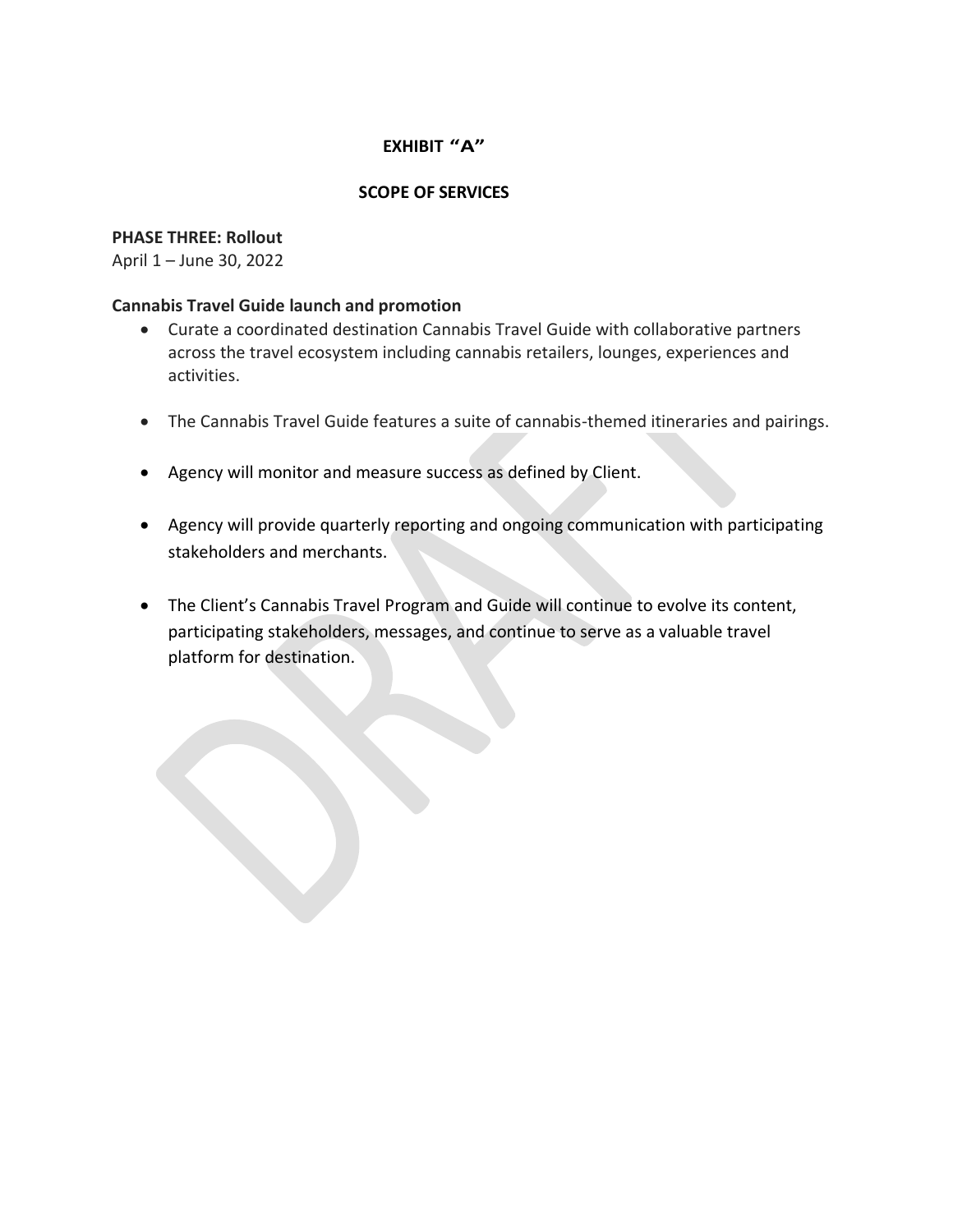## **EXHIBIT "B"**

### **CLIENT SUPPORTS SERVICES**

- Mendocino County Assets Destination DNA & Story, Program(s) & Creative
- Management Team support (as required)
- "Top Down" introductions to Hotel, Restaurant, Economic Dev. Chamber, etc.
- Local cannabis business and cultural recommendations & knowledge
- "Cannabis Agency of Record" designation
- Joint Press Release on Cannabis Travel Platform
- Creative Design Services (as required)
- Case Study (& Testimonials)
- Mendocino County Cannabis Travel Program-specific Data share
- Automatic Renewal Option for 2022 & 2023